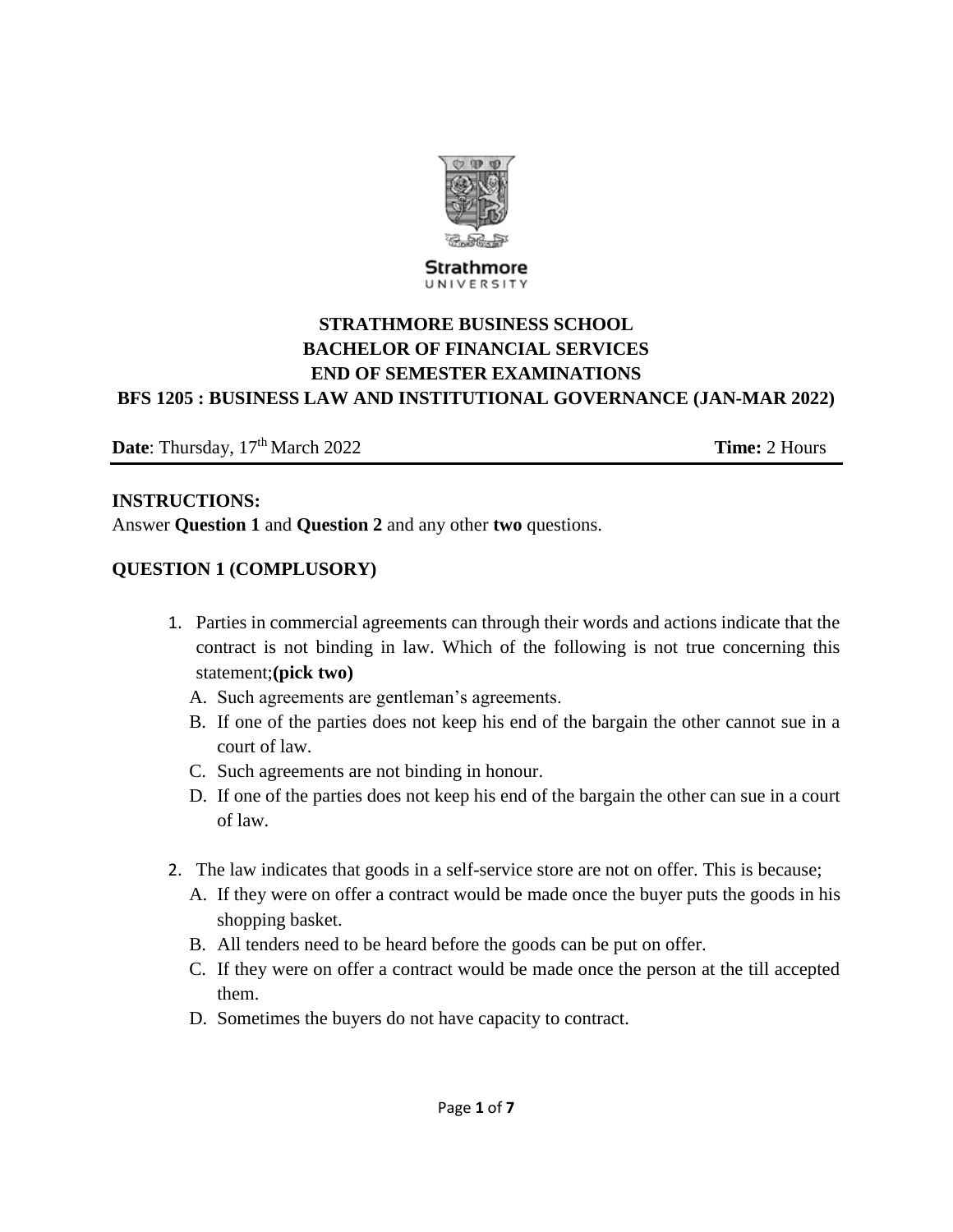- 3. Which of the following is not a way in which an offer can lapse;
- A. On the death of either the offeror or offeree *before* acceptance.
- B. By non-acceptance within the time prescribed,
- C. When no time for acceptance is prescribed, by non-acceptance within a reasonable time.
- D. When time for acceptance is prescribed, by acceptance within a reasonable time.
- 4. The postal rule is; **(pick two)**
- A. Applicable when there is implied authorization.
- B. Not applicable when there is no authorization.
- C. Applicable when there is only express authrization.
- D. Applicable in the case of a letter of revocation.
- 5. Which of the following is a rule of acceptance;
	- A. The offeror must have the intention to accept the offer.
	- B. Silence does not amount to acceptance.
	- C. Acceptance must be communicated to the offeree.
	- D. The postal rule must be expressly authorized.
- 6. Which of the following is not true about cross offers;
	- A. A cross offer is a situation where a party dispatches an offer to another who has sent a similar offer and the two offers cross in the course of communication.
	- B. No agreement arises in the case of cross offers.
	- C. There is no consensus in cross offers
	- D. Cross offers are valid where one party is a minor and the subject matter of the contract is a necessary for the minor.
- 7. Which of the following is true about a standing order;
	- A.It arises when a person's tender to supply goods and services to another is accepted.
	- B. If the offeror does not have the goods that are required under a standing order, he cannot be sued by the offeree.
	- C. If the offeree needs the goods that are the subject matter of a standing order, he does not have to get them from the offeror.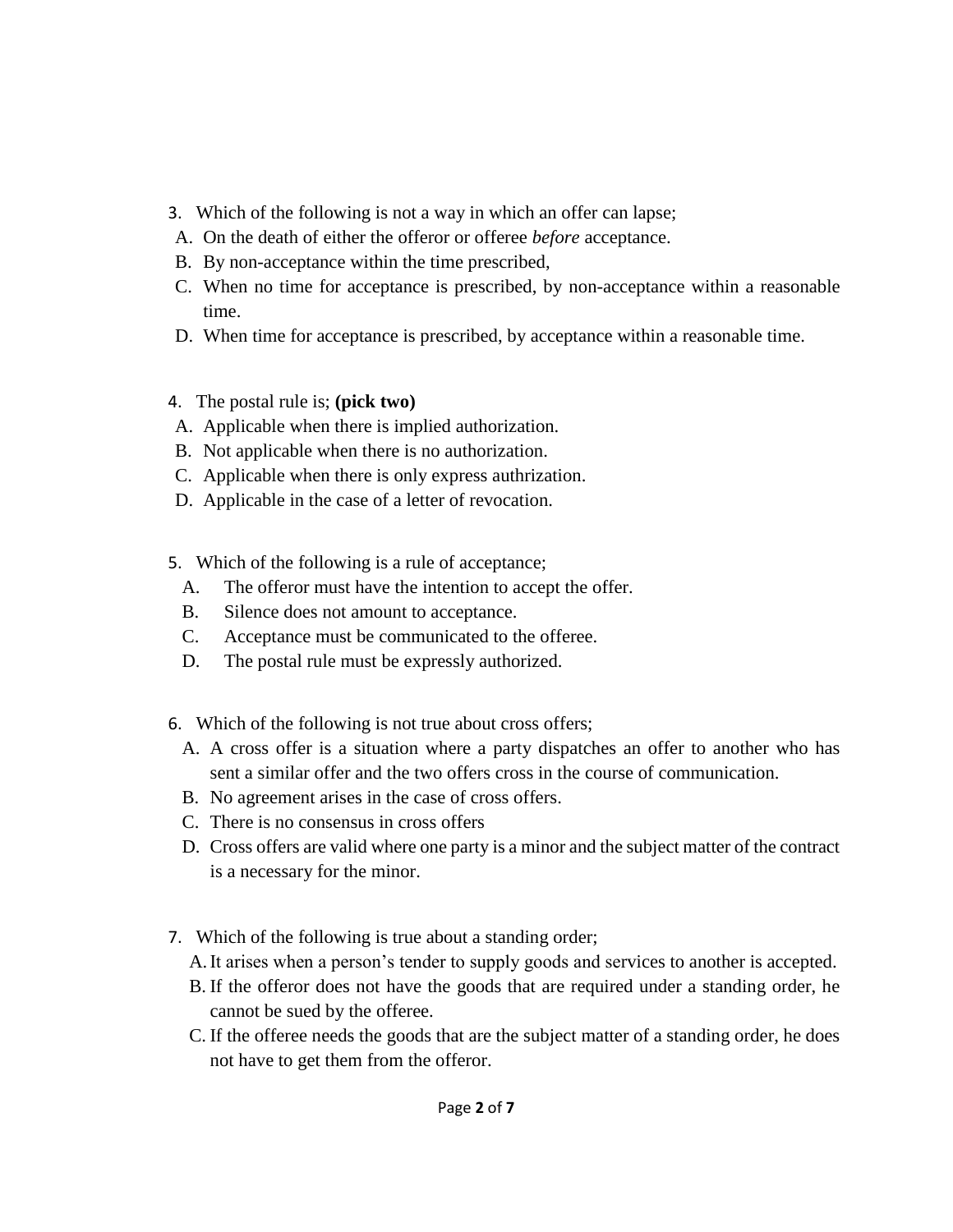- D.The offeree is promising to supply the goods or services and is bound to do so when requested by the offeror.
- 8. Which of the following is true about the postal rule;
	- A. When the postal rule is not authorized a letter of offer must reach the offeror
	- B. The postal rule is not applicable in current times. It is historic.
	- C. When the postal rule is authorized, a letter of acceptance is effective once it is posted.
	- D. A letter of revocation is not effective upon reaching the offeree.
- 9. Which of the following is not true about Promissory Estopple;
	- A. Promissory estopple is an exception to the rule that consideration is required for a promise to be enforced.
	- B. The doctrine of promissory estopple cannot apply to a new promise made by parties who are already in a contractual relationship.
	- C. Promissory estopple applies where one party waves some or all his rights.
	- D. If a promisor's promise is relied upon and acted upon by the promise, promissory estopple will apply.
- 10. In an agency by agreement; **(pick two)**
	- A. One of the parties can have no capacity to contract.
	- B. The minds of the agent and the third party must be ad idem.
	- C. There must be mutual agreement to create the agency.
	- D. A contract is agreed upon.
- 11. Agency by Estopple arises where; **(pick two)**
	- A. The agent tells the  $3<sup>rd</sup>$  party that he has a principal.
	- B. The principal leads the  $3<sup>rd</sup>$  party to believe that a particular person is his agent.
	- C. The principal makes a representation to the  $3<sup>rd</sup>$  party about the identity of his agent.
	- D. The 3<sup>rd</sup> party makes a misrepresentation to the principal about the identity of the agent.
- 12. The following is necessary for agency of necessity to occur;
	- A. It must be impossible to communicate with the principal.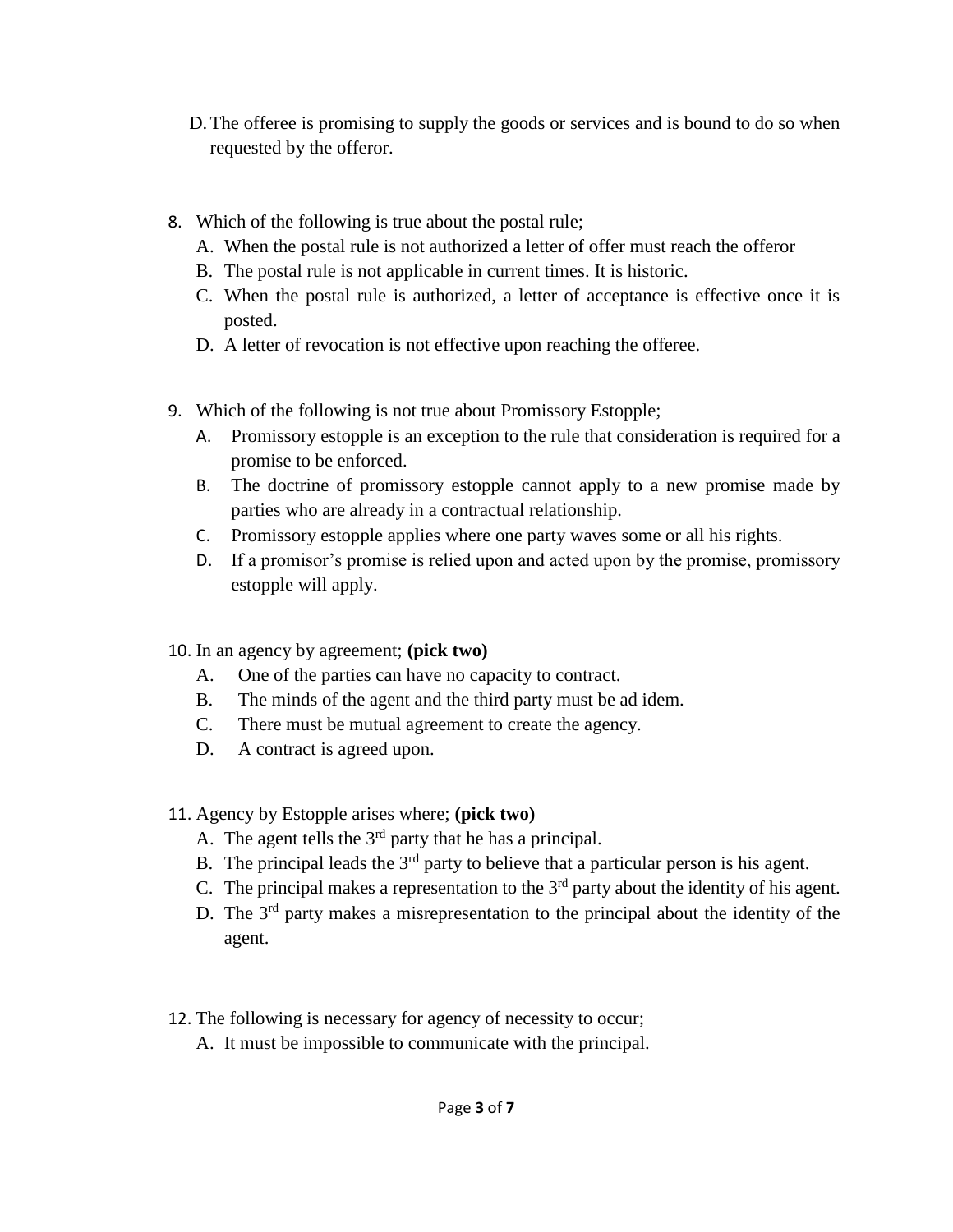- B. The 3rd party must have something of value that will be lost if the agent does not act.
- C. The agent must be have an emergency.
- D. The  $3<sup>rd</sup>$  party must act in good faith for the benefit of the principal.
- 13. Which of the following is not true about the remuneration of an agent;
	- A. The principal must remunerate the agent if the agent completes his task.
	- B. The principal should remunerate the agent even if he has not benefited.
	- C. If the principal wrongfully revokes the agent's authority he should remunerate him.
	- D. If the agent is to blame for the failure to perform his task he should be remunerated.
- 14. Which of the following are true about agency of ratification; (pick two)
	- A. It arises after the agent has acted.
	- B. The ratification is done by the agent.
	- C. It comes into existence when the person on whose behalf the agent purported to act and without whose authority he acted adopts the transaction as if there had been prior authorization.
	- D. It comes about if the principal makes a representation to the third party that makes the third party believe that the agent is acting for the principal.
- 15. Which of the following are true about agency by estoppel; **(pick two)**
	- A. This agency arises by the equitable doctrine of estoppel.
	- B. It arises where the third party has acted without authority form the principal.
	- C. It arises where a party by word or conduct represents another to third parties as his agent and the third parties deal with the agent. The representee is estopped from denying the apparent agency.
	- D. It arises where the principal has made a promise to the agent and the agent has acted upon it. The principal is estopped from going back on his word.
- 16. Which of the following are not true about commercial agency of necessity; **(pick two)**
	- A. It arises where the principal makes a promise to a third party and the third party relies on it and gets into a contract with an agent who represents the principal.
	- B. It arises where a party is in possession of another's goods whether perishable or not and an emergency arises requiring immediate action in relation to the goods.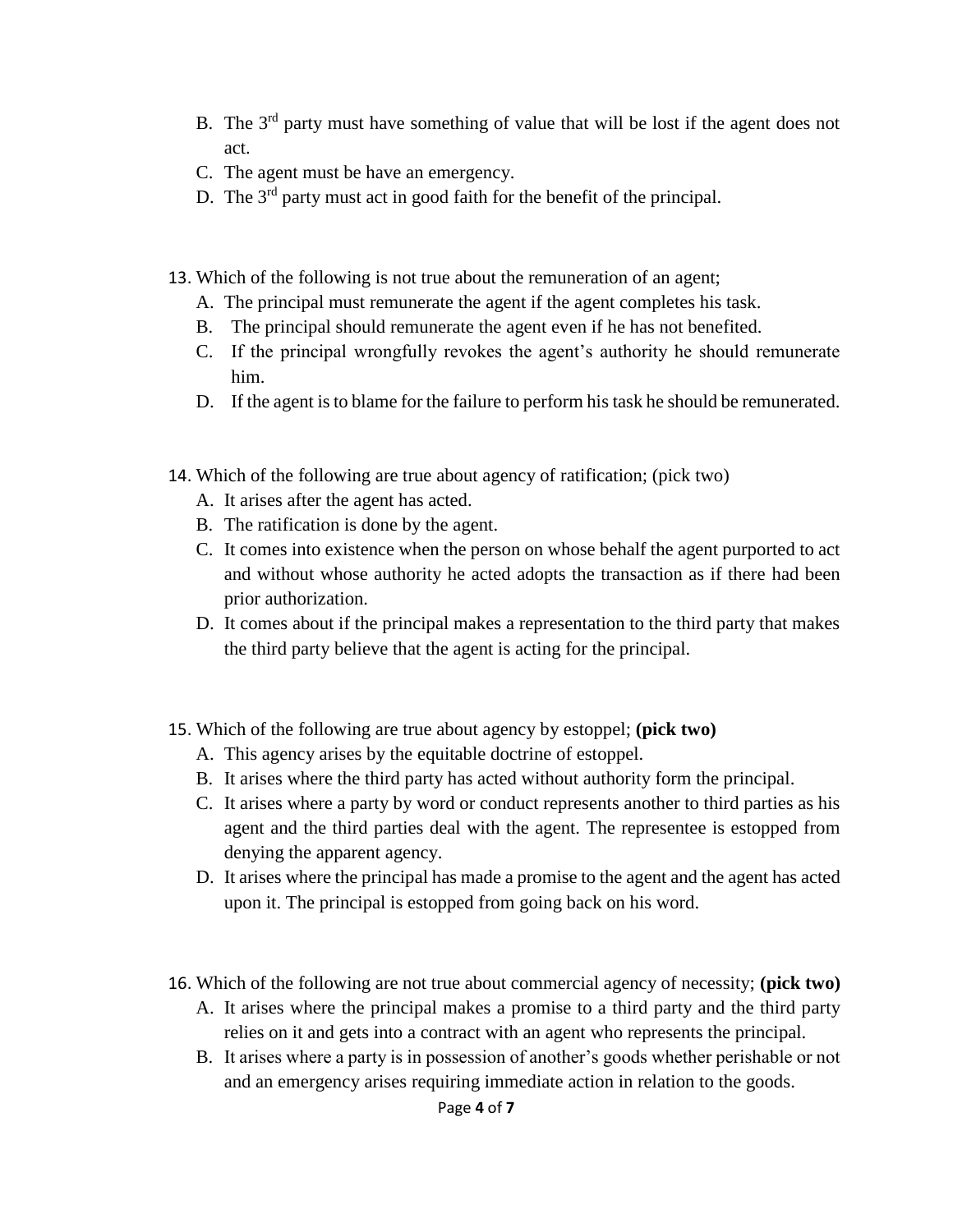- C. It arises where the agent is in possession of the principal
- D. It must be impossible to communicate with the principal and as such the agent has to make a decision that will save or protect the goods.
- 17. Which of the following is not necessary for domestic agency of necessity to arise;
	- A. The wife must have been deserted by the husband.
	- B. The wife must be free from blame
	- C. The wife's authority is restricted to pledging her husband's credit for necessaries
	- D. The husband must give the wife authority to act as agent.

# 18. A tort is;

- A. Created by law and statute.
- B. Agreed upon in a contract.
- C. Always a criminal wrong.
- D. Remedied by quantum merit.
- 19. For the tort of negligence to be actionable which of the following is not necessary;
	- A. There must be damages to the plaintiff.
	- B. The plaintiff must owe the defendant a duty of care.
	- C. The duty of care must have been breached.
	- D. The neighbor principle should apply in determining if there is a duty of care.
- 20. Which of the following is true about torts;
	- A. The duty not to commit a tort is not created by law.
	- B. The duty is owed only to companies.
	- C. The remedies for torts are few.
	- D. The contract is made between a third party and a principal.

 **(20 Marks)**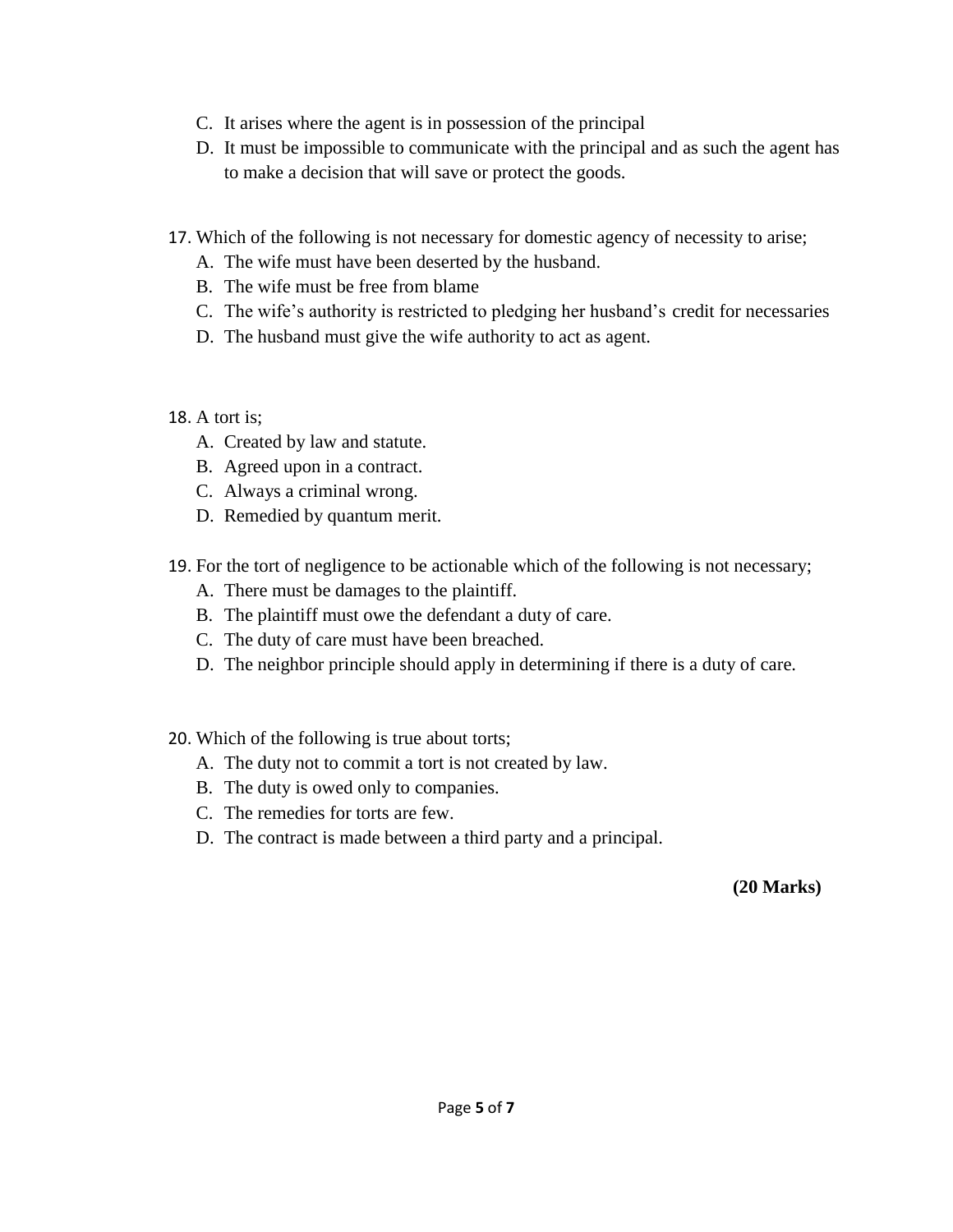#### **QUESTION 2 (COMPULSORY)**

Mukami advertises the sale of her car in the newspaper on the  $11<sup>th</sup>$  of November. The advert reads;

*'Mercedes Benz E Class on Sale. Car in perfect working condition. The price is Kshs 1,500,000. Acceptance must be posted.'*

Angelica posts her letter of acceptance on the  $11<sup>th</sup>$  of November. Veronica posts her letter of acceptance on the  $12<sup>th</sup>$  of November. Ethan calls Mukami on the  $12<sup>th</sup>$  of November and says he is willing to pay Kshs 2,000,000 for the car. Mukami sells the car to Ethan on the  $12<sup>th</sup>$  of November. Mukami receives the letters from Angelica and Veronica on the  $15<sup>th</sup>$  of November. Both Angelica and Veronica claim that the car belongs to them. Advice Angelica and Veronica.

#### **(10 Marks)**

# **QUESTION 3**

a) '*There are four cases in which slander is actionable without proof of damage'* Explain this statement. **(10 Marks**)

b) State and briefly explain any five rules of consideration. **( 10 Marks**)

(**TOTAL MARKS 20)**

# **QUESTION 4**

a) *'The principal is not always liable for the torts or breaches of contract of his agent'* Explain this statement with an example.

# **(10 Marks)**

b) There are certain essentials that are necessary for an Agency by Ratification to be valid. Briefly explain five of them. **(10 Marks)** 

# **(TOTAL MARKS 20)**